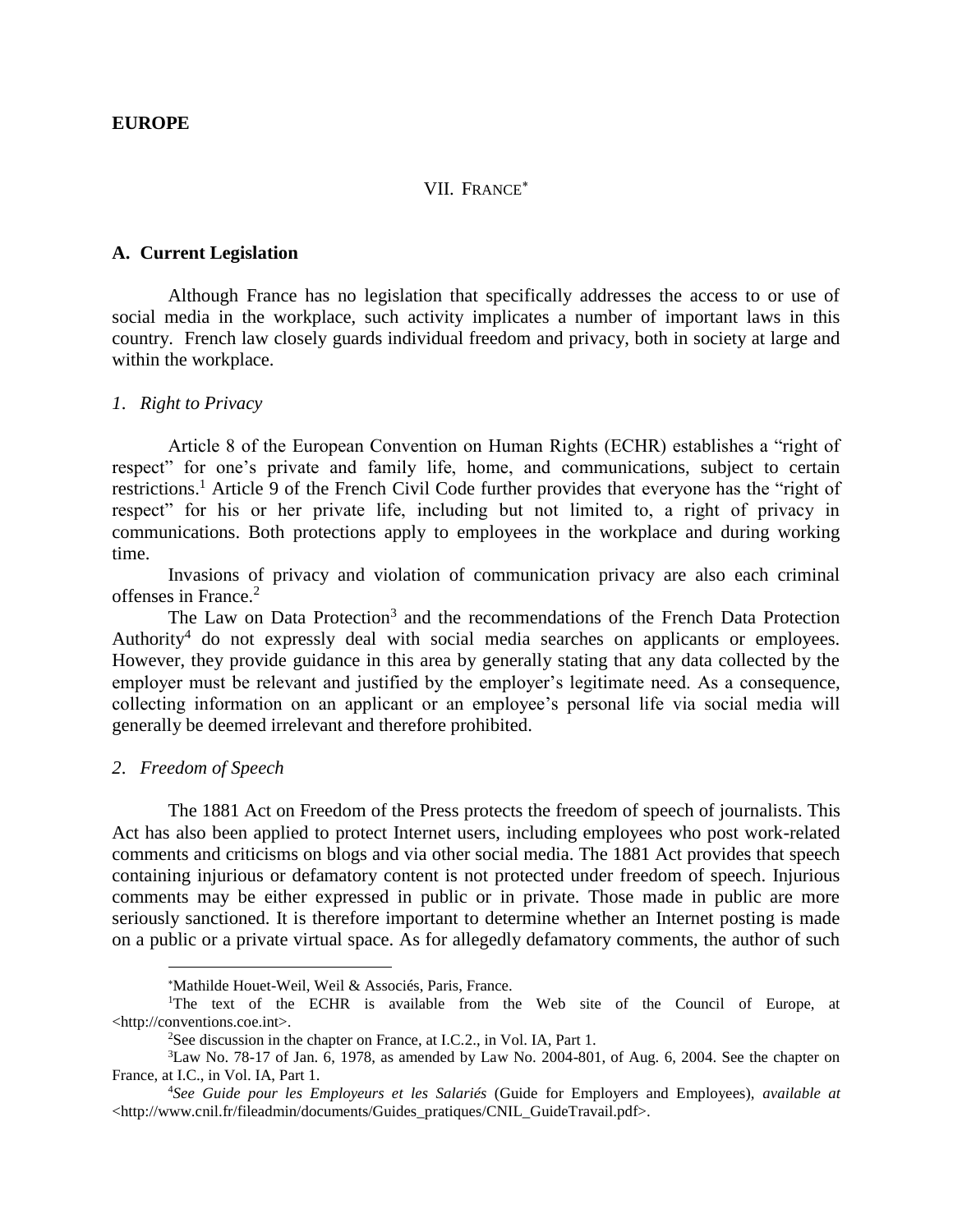comments can assert the "truthfulness defense," such that liability would not be triggered if he or she can prove the truth of the comments.

## *3*. *Labor Code*

The Labor Code provides that all employees have the right to express themselves regarding the contents, the conditions, and the organization of their work.<sup>5</sup> The Labor Code provides that employees cannot be disciplined for opinions they express pursuant to their freedom of speech.<sup>6</sup>

## *4*. *Duty of Loyalty of Employees Towards Employers*

The employment contract, like any contract, should be performed in good faith, and each party should refrain from any action that may cause damage to the other party.

# *5*. *Trade Secret Protection*

Employers have the right to protect their trade secrets and their e-reputation.<sup>7</sup> The disclosure of a trade secret by an employee is a criminal offense.<sup>8</sup> However, an employer can only restrict employees' rights and freedom insofar as these restrictions are proportional and justified by their purpose.

# **B. Application of Principles**

# *1*. *Reliance on Social Media Content in Recruiting*

In terms of the recruiting process, a distinction should be made between information obtained by employers from private social networks, such as Facebook or Twitter, and information obtained from professional social networks, such as LinkedIn or Viadeo. Professional networks provide a recognized, legitimate source of job-related information for any recruiting process.

The question remains open in France as to what extent employers can or should use information obtained directly or indirectly from "pure" social networks, which are designed to connect with friends, family and relatives, and sometimes co-workers, in the recruiting process. This issue is all the more relevant in light of the concerns regarding the "right to be forgotten," which seems to be denied by social networks where it is often not possible for individuals to permanently remove or delete their personal data. The European Commission is currently focusing on the right of digital self-determination of individuals online.

In France, where potential invasions of privacy are closely watched, a code of conduct has been recently signed by various companies, providing guidance as to the use of the Internet

6 *Id*.

<sup>5</sup>Lab. Code art. L. 2281-1.

<sup>&</sup>lt;sup>7</sup>See the chapter on France, at I.D.2., in Vol. IA, Part 1.

<sup>8</sup>Lab. Code art. L. 1227-1.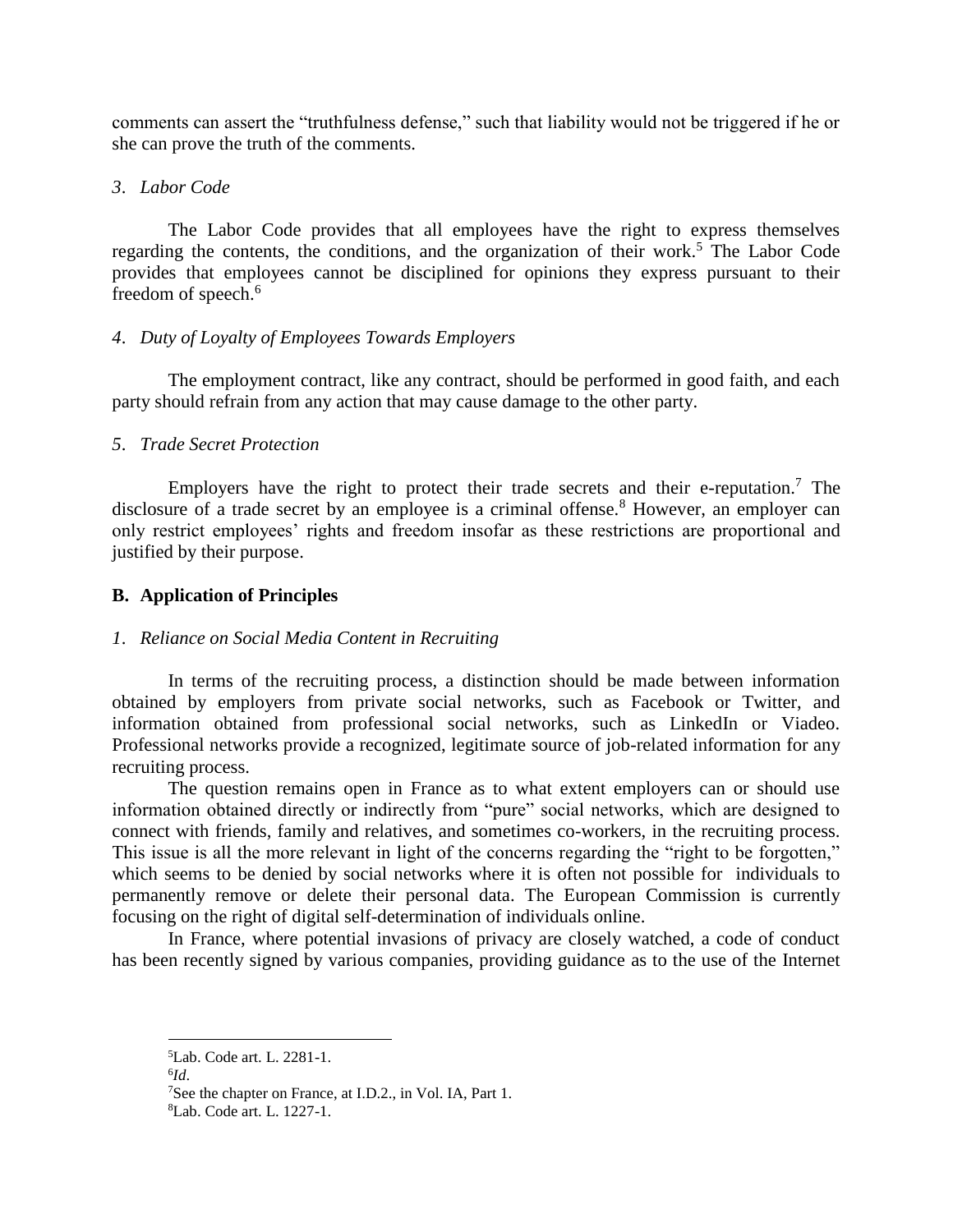and social networks in the recruiting process.<sup>9</sup> As examples, major headhunting firms such as People Search, People Expert, Robert Half, and Michael Page International have signed the code of conduct. The goal is to ensure that recruiting and hiring are based on job-related criteria and not on subjective considerations regarding the applicants—such as personal tastes, friends, and non-professional activities. The goal is also to avoid unlawful discrimination in the hiring process, for instance, based on information regarding the applicant's family status, age, pregnancy, or sexual orientation found online.<sup>10</sup>

This code of conduct sets forth that the selection of applicants must be based solely on their education and skills, to the exclusion of any criteria pertaining to their private lives. All signatories to the code declare that they will refrain from conducting searches regarding applicants using Internet search engines or social networks, even when the information is "publicly" available. However, the code of conduct allows companies to use any information provided by the applicant on Web pages created by the recruiters. Signatories to the code of conduct also commit to conducting online searches of applicants only on professional networks. They also agree to be subject to an annual audit by *A Compétence Egale* to ensure that they are in compliance with the code.

### *2*. *Employer Access to Employee Communications—Privacy Protections*

As in many countries, technology outpaces French law, and so far, the law does not specifically address when employers are justified in accessing and acting based on information obtained from employee social media communications. However, as discussed below, the French Supreme Court has provided guidance regarding employee privacy rights in communications using company systems. In addition, a number of lower court cases, also discussed below, have addressed employee privacy rights in social media communications outside of work that could be viewed as "semi-private" or "semi-public" depending on the circumstances. The French Supreme Court has not yet issued any decisions on social media communications.

The cases arise notably in the context of challenges to disciplinary action or termination based on the communications. The failure to prove that an employee's dismissal is wellgrounded exposes an employer to damages for unfair dismissal, which can be as much as two to three years of salary depending on the employee's level of seniority.<sup>11</sup> Thus, an employer that wishes to be able to terminate an employee for engaging in competitive or other disloyal activity. or for engaging in communications damaging to the business, using employer systems or via social media should understand the parameters of the privacy and other protections and develop strategies in advance for addressing such employee communications.

### *a*. *Employee Privacy Rights in Workplace Communications*

 $\overline{a}$ 

In France, company-provided computers remain the company's property. However, information and data stored on and created using company systems, do not automatically qualify

<sup>9</sup>*See Charte reseaux sociaux, Internet, Vie Privée et Recrutement* (Charter on Social Networks, Internet, Privacy and Recruiting), *available at*  <http://www.acompetenceegale.com/upload/Charte%20réseaux%20sociaux,%20internet,%20vie%20privée%20et% 20recrutement 7.pdf> (in French only).

 $10$ For a discussion of unlawful discrimination, see the discussion in the chapter on France, at VI., in Vol. IA, Part 1.

<sup>&</sup>lt;sup>11</sup>See the discussion in the chapter on France, at I.B., in Vol. IA, Part 1.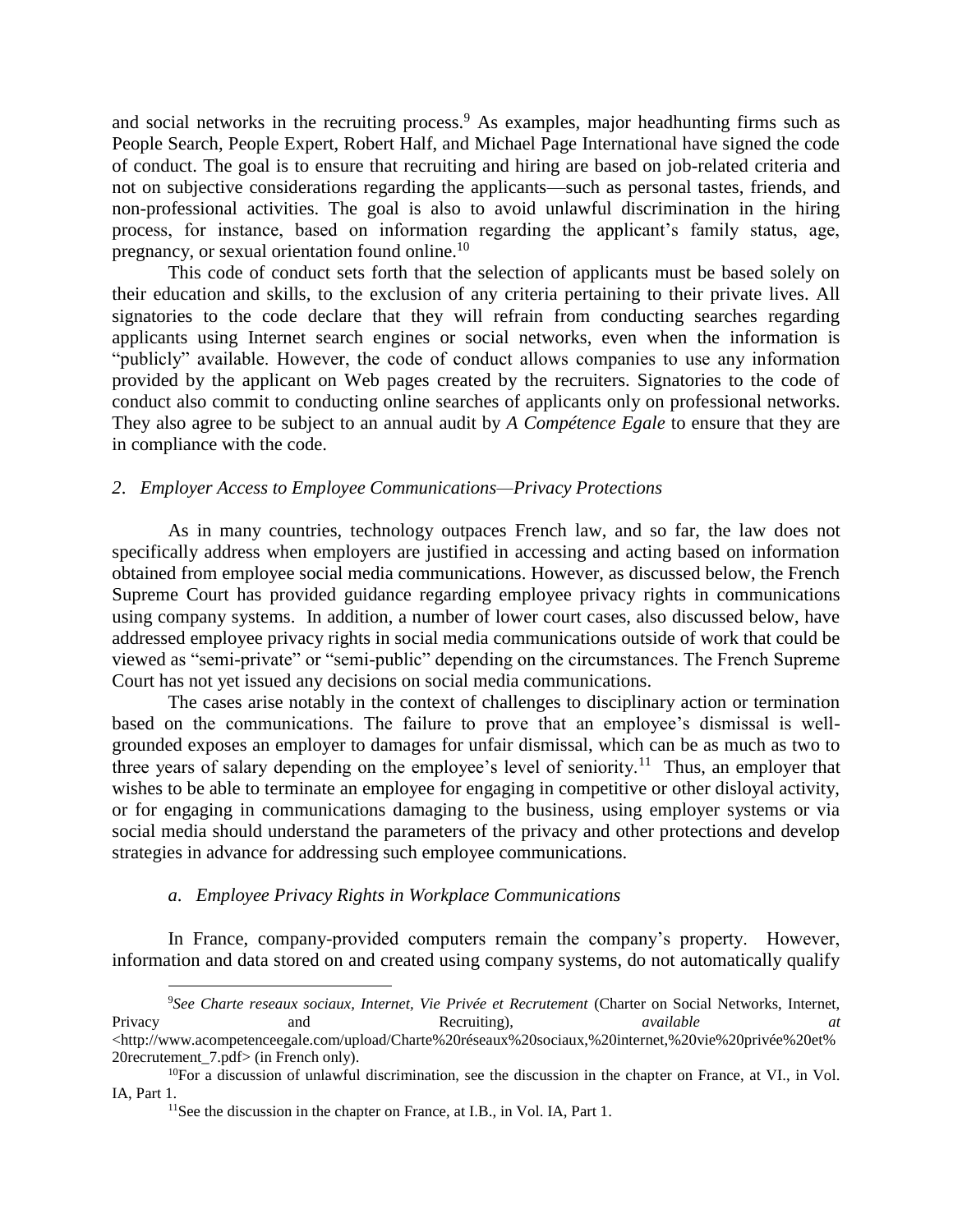as company property. French law recognizes and protects an employee's personal use of the company's computer systems provided that such use is reasonable and does not adversely affect the employee's work or the company's activity.

A series of decisions issued by the French Supreme Court provide particular guidance. A 2001 case involved an employee who, during working hours, while in his employer's office and using the tools put at his disposal by his employer, set up and operated a competing business and poached his employer's clients, thereby generating shadow revenues to his benefit. The company had a policy that prohibited any private use of the company computers. The employer became suspicious, searched the system, discovered volumes of digital data confirming the employee's disloyal behaviour, and terminated the employee. The employee challenged the termination and the admissibility of the evidence obtained via the employer's search of his communication. The French Supreme Court ruled that the employer had violated the privacy to which an employee is entitled even when working.<sup>12</sup> The fact that the employee's behavior violated the computer use policy was irrelevant. The employer was ordered to pay the employee (i) wages for what would have been the notice period prior to cessation of employment, (ii) wages for paid holidays, (iii) a severance indemnity, and (iv) damages for non-justified loss of employment.

In a 2005 decision, the French Supreme Court also found in favor of the employee but recognized an exception to its stringent 2001 precedent: the employer may access and use the private files of an employee if the company is facing particular risks.<sup>13</sup> In the 2005 case, the employer found erotic pictures in an employee's office drawer. The employer then searched the employee's work computer and opened a file flagged as "personal." The file contained erotic and pornographic material. The employee was terminated for gross misconduct for having stored non-professional data on the work computer. The French Supreme Court determined that the digital data was inadmissible evidence, relying on an earlier case involving the personal locker of an employee. The Court reasoned that the same privacy protection applies to personal computer files on a company computer as it does to a personal locker.<sup>14</sup> The Court determined that the erotic pictures found in the employee's drawer did not create a particular risk to the employer and thus did not justify the employer's search of the employee's personal files on the company computer.

In a 2006 decision, the French Supreme Court determined that e-mails and files stored on an employee's work computer or in the office are presumed to be work-related—and therefore accessible by the employer and admissible in court, unless the files are flagged as "personal" or "private."<sup>15</sup> With this new precedent, the Court further softened the effects of its 2001 ruling, which had been criticized as over-protective of disloyal employees.

As a consequence of the 2005 and 2006 rulings, any communication or document that is not labelled "personal" or "private"—either by title of the communication or document or of the file where it is stored—can be opened and used in court by the employer. Moreover, e-mails and documents that are flagged "personal" or "private" can be opened when the company is facing particular risks.

Whether a document is sufficiently designated as "personal" is determined by the courts on a case-by-case basis. For example, the French Supreme Court held, in 2009, that a file named

<sup>12</sup>Cass. soc. (S. Ct., Labor Div.), Oct. 2, 2001, no. 99-42.942, JSL no. 88-2.

<sup>13</sup>Cass. soc., May 17, 2005, no. 03-40.017.

<sup>14</sup>Cass. soc., Dec. 11, 2001, Juris-Data no. 2001-012121; Bull. civ. 2001, V, no. 377.

<sup>15</sup>Cass. soc., Oct. 18, 2006, no. 04-48.025, F-P+B, Le Fur/SARL Technisoft, Juris-Data no. 2006-035418.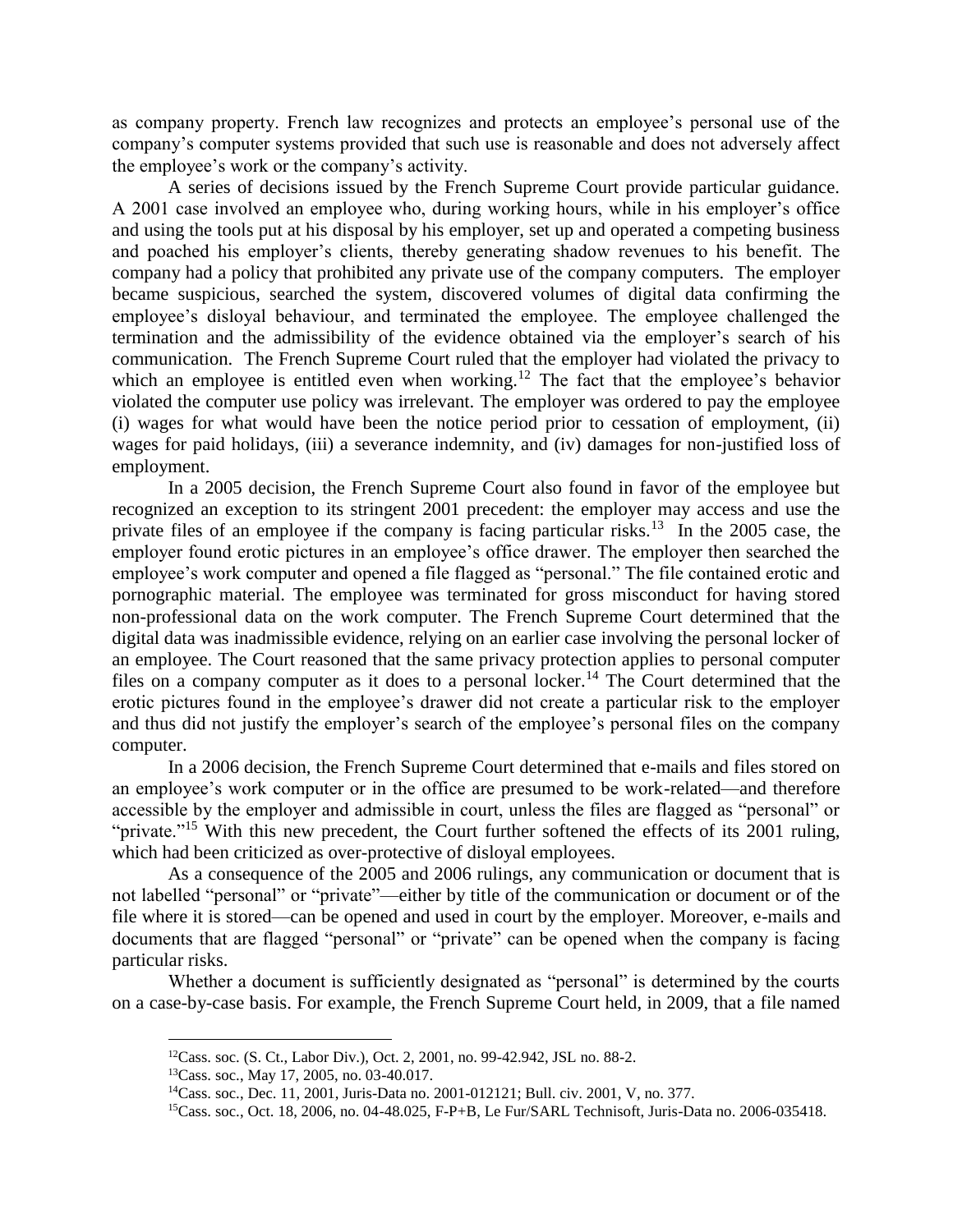"JM" after an employee's initials (Jean-Marc) was not sufficiently labelled as "personal"; its content was therefore admissible evidence.<sup>16</sup>

A 2012 decision of the French Supreme Court reminded that data stored on work computers is presumed to be work-related. In this matter, the Court considered that a folder named "My documents" was not clearly labelled as a personal folder and could therefore be admitted as evidence of a termination for serious misbehaviour on the basis of its content (pornographic material and videos of colleagues shot against their will)<sup>17</sup>. This decision is quite perspicuous as one of the most frequently used operating systems provides a folder named "my documents" ("mes documents") which is actually pre-configured as default storage for user's (work-related) data.

Furthermore, the obviously bogus reasoning on privacy protection of an employee who simply renamed the entire hard disc of his work computer as "D:/*données personnelles*" (personal data) was rejected by the French Supreme Court considering that "*the appellation given to the hard disc itself cannot confer a personal nature to all data it contains*" 18 . Hence, the relevant data contained in the hard disc was admissible evidence in a wrongful termination case.

As a matter of consequence, only single folders, e-mails or data contained in a work computer might be effectively labelled as "private" or "personal" and therefore be protected, but not a work computer or its hard discs as a whole.

Opening a private communication is a criminal offense known as violation of private correspondence, which carries a sanction of one-year imprisonment and a  $\epsilon$ 45,000 fine.<sup>19</sup> Employees seldom seek redress in the criminal court because the employment-law procedure in which an employee may also seek damages—could be adjourned until the criminal judge rendered a final decision.

## *b*. *Best Practices for Lawful Access to Workplace Communications*

Employers seeking to avoid privacy and also authenticity challenges to digital evidence, when inappropriate conduct is suspected, may request that the court appoints a bailiff who, with the assistance of an IT expert, collects relevant data from the employee's work computer. This process may be utilized for any type of inappropriate conduct by the employee, i.e., disloyal activity, pornography, or disclosure of trade secrets. The court precisely delineates, based on information provided by both the employee and the company, the bailiff's assignment to ensure that the employee's privacy is protected. The bailiff then accesses only the information and files delineated by the court and issues a certified report together with a copy of all relevant data.

## *c*. *Employee Privacy Rights in Communications Outside of Work*

A French saying goes, "The friends of my friends are my friends." This may not be true on Facebook. In one case in particular, a journalist posted the following message on the Facebook wall of a "friend" who was a co-worker: "*By the way: our boss is really autistic, right? Do you happen to know a specialized center where they could cure him? Anyway, can stupidity be cured?*" A friend of the co-worker gave a copy of the post to the employer, and the employer

<sup>16</sup>Cass. soc., Oct. 18, 2009, no. 05-38.492.

<sup>17</sup> Cass. soc., May 10, 2012, no. 11-13.884.

<sup>18</sup> Cass. soc., July 4, 2012, no. 11-12.502.

<sup>19</sup>Penal Code art. 226-1.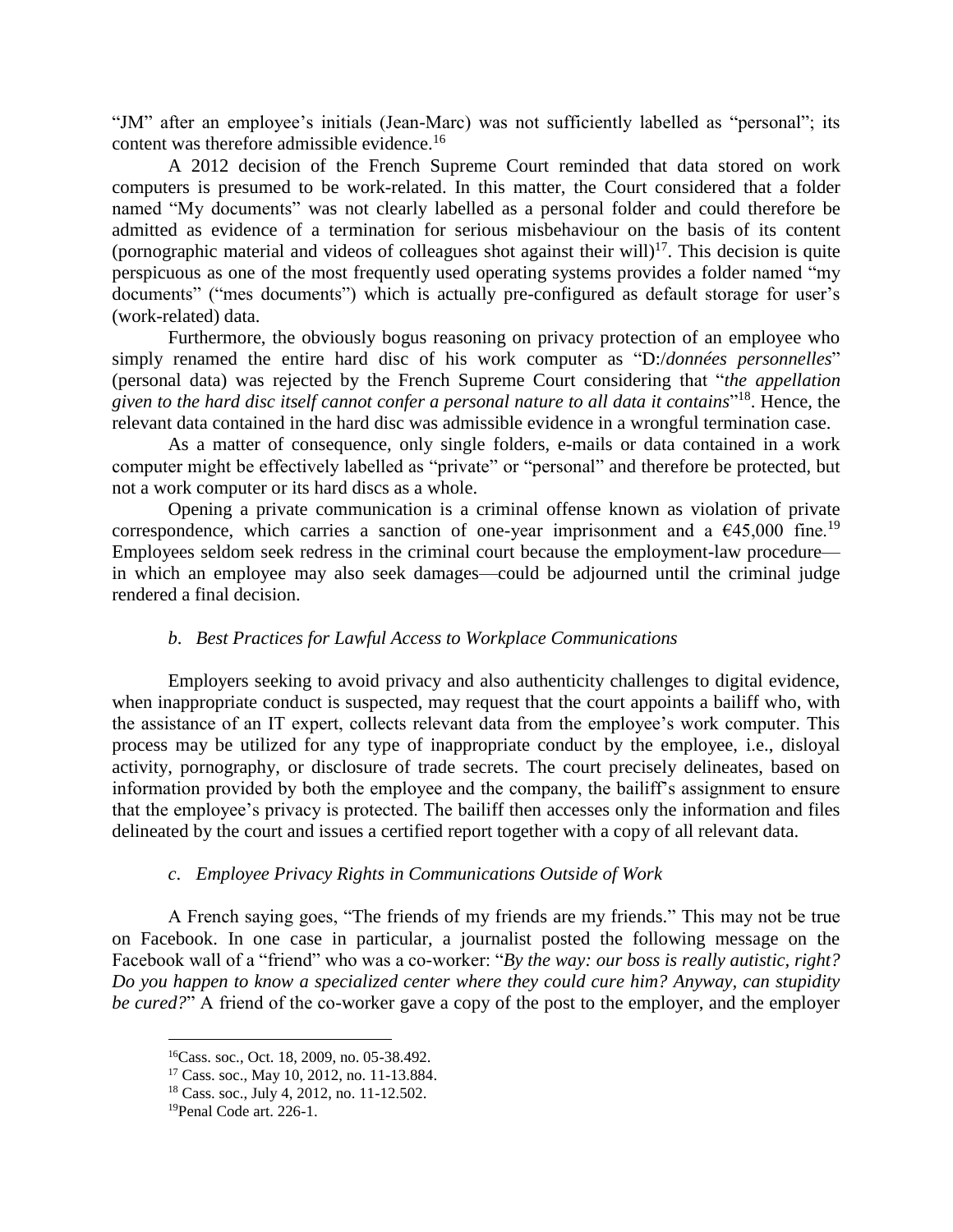issued a formal warning to the journalist based on the content of the post. The employee applied to the Labor Court to nullify the warning.

The issues before the court were:

- Did the post qualify as private correspondence or public communication? If the post was private correspondence, the employer violated the employee's right to privacy and freedom of speech, and the warning would be nullified.
- If the post was a public communication, was its content injurious and defamatory? If so, the warning would be confirmed.

The employee argued that Facebook constitutes a private space comparable to a personal e-mail account, and that his post was therefore protected as private correspondence. The Appellate Court of Reims determined the post to be a public communication.<sup>20</sup> The court reasoned that, because the message was posted on a friend's wall, the employee had no control whatsoever over its accessibility by third parties. Access to the post depended on the privacy settings of the co-worker "friend," not the employee. The co-worker could have had hundreds of friends and could also have allowed unlimited access to his profile and wall. Had the employee wished his post to remain private, he should have sent it to the Facebook personal e-mail box of his co-worker friend. The employer in this instance had also legitimately obtained a copy of the post as one of the "friends" had voluntarily given a copy to the employer.

Although the message was public and thus could be considered by the court, the court determined that the message was not injurious or defamatory because there was an ambiguity over the identity of the person targeted by the message. The reference to "boss" was not clear in the context and could have been a reference to someone outside the workplace. Therefore, the warning was nullified.

In another case, the court found similarly that employee postings on Facebook were not private communications. Three employees of the same company carried on a discussion on the Facebook wall of one of the employees. The discussion took place on a Saturday night from the employees' respective homes. Two of the employees welcomed the third to a "club" on Facebook, the purpose of which was to "make fun" of their boss. The privacy settings of the employee hosting the conversation enabled his friends and his friends' friends to have access to the wall. One of these individuals printed out the discussion and gave a copy to the employer, and the three employees who posted the disparaging remarks regarding the supervisor were terminated immediately.

The employees sought redress in an employment court and claimed that the employer had violated their privacy rights. They argued that the discussion was solely private, as confirmed by the use of slang language and the "smileys" posted in the messages. The Labor Court determined that the employee postings were public and thus admissible in the proceeding.<sup>21</sup> By granting access to his wall to multiple individuals, the employee hosting the conversation created a public or a semi-public conversation. In addition, the employer had legitimate access to the post, as one of the individuals voluntarily provided the employer with a copy. The court also determined that the content of the messages was abusive and therefore not protected under freedom of speech and upheld the dismissals. The employees appealed the Labor court decision, and the appellate

<sup>20</sup>CA soc. Reims, June 9, 2010, no. 09/03205.

<sup>&</sup>lt;sup>21</sup>Mme S v. Sté Alten Sir, Labor Ct. Boulogne Billancourt, Nov. 19, 2010, Juris-Data no. 2010-021303.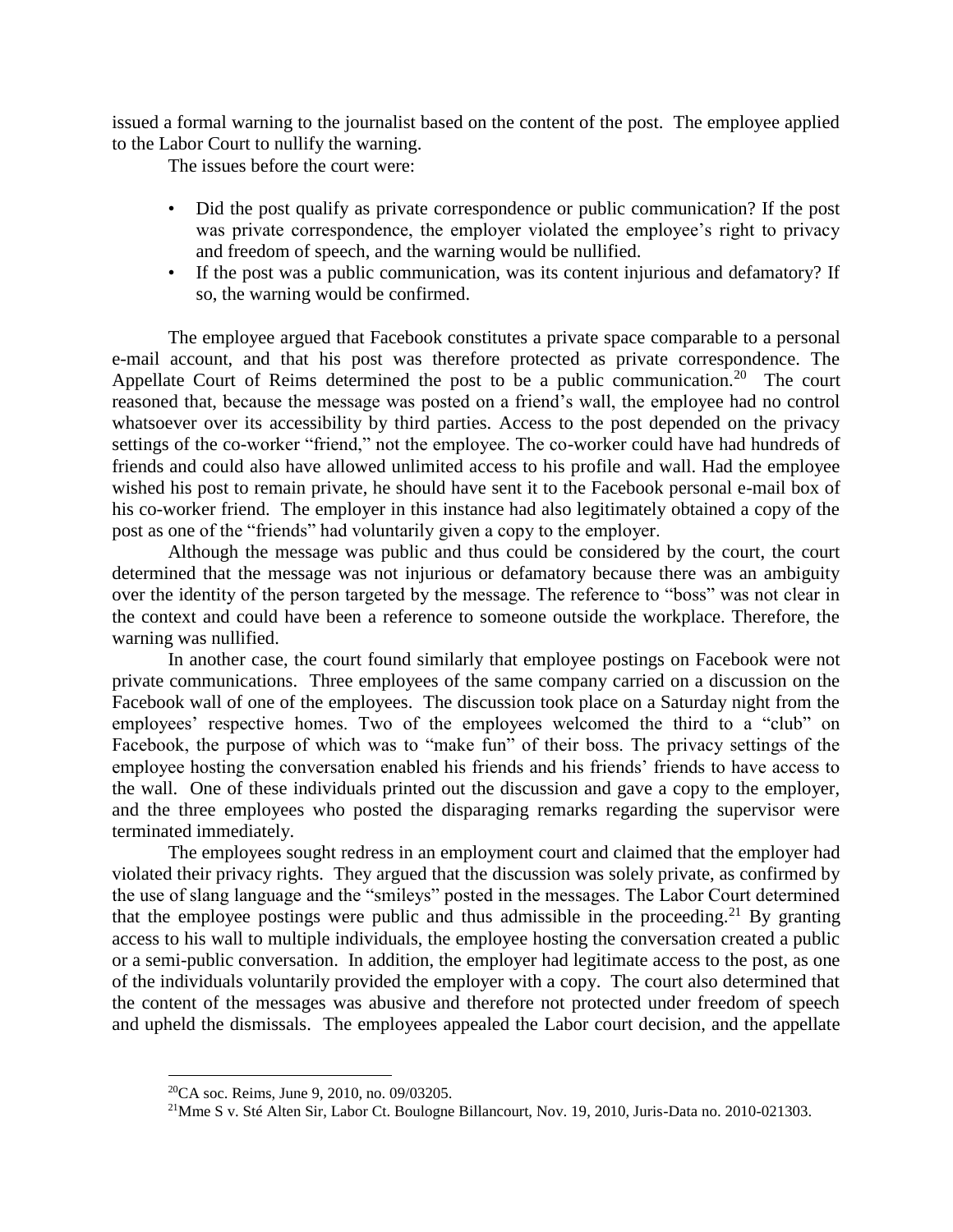court issued its ruling on February 22,  $2012<sup>22</sup>$  The appellate court found for the employees, citing a technicality: the employees had already been sanctioned once for the misconduct. The employees had been suspended without pay for several days, and the same misconduct could not trigger a second sanction, i.e., termination. To the disappointment of many, the appellate court did not comment on the use of social networking communications.

These cases deal with communications outside of work. All the more, these criteria might apply to the content of communications during working time. For instance, the Appellate Court of Lyon recently confirmed the termination of a private school's supervisor who, on a Facebook wall, named her employer and encouraged her students to cheat in an exam - at the very moment she was supervising this exam in class. The Court rejected her arguments on privacy and freedom of speech, as the employer supplied evidence that the Facebook wall was public and teachers of the school witnessed that they had access to  $it^{23}$ . One might argue that even communications with privacy settings might have been used in Court, as they were addressed to students during working time, and related to the exam they were taking under the employee's supervision.

In each of the above cases, "friends" of "friends" were allowed access to the employee communications. It is possible that an employee whose privacy setting was more limited (for instance where access was limited to "friends" and not "friends of friends") could successfully argue that the postings on his or her Facebook wall should be considered private communications. In each of the above cases, the employer also had legitimate access to the employee post, without the use of force or underhanded behaviour. "Legitimate access" is a key issue in these cases. Had the employer gained access to the post by force or trickery, such as creating a false Facebook account or circumventing privacy settings, the result in the cases would have been different.<sup>24</sup> The cases above involving Facebook postings were widely reported in the media and created some confusion as to the standards that would be applied. As a consequence, the French Data Protection Authority (*Commission Informatique et Libertés* or *CNIL*) issued an opinion on January 10, 2011, regarding communications on social networks.<sup>25</sup> Recommendations issued by the *CNIL* are not binding but are usually taken into account by courts.

The recommendations released by the *CNIL* are as follows:

• Employees can be discharged because of communications made on social networks, according to recent case law from a lower court.<sup>26</sup> The court held that the Facebook conversation was public because it was accessible to "friends of friends," i.e., persons who were directly involved in the topic discussed.

 $\overline{a}$ <sup>22</sup>CA Versailles, Feb. 22, 2012.

<sup>23</sup> CA Lyon, Nov. 22, 2012, Juris-Data no. 2012-027024.

<sup>&</sup>lt;sup>24</sup>The same "legitimate access" test applies to e-mails. For example, the French Supreme Court found that an e-mail sent by an employee to a co-worker, in which he insulted his employer and announced that he would call in sick the next day, was admissible evidence when this e-mail was mistakenly copied by the employee . . . to the employer! In this case, the e-mail fell in the hands of the employer because of the employee's mistake, and the employer did not use force or trickery. The ruling would have been the same had the employee mistakenly copied a co-worker who then gave the e-mail to the employer. Cass. Soc., Feb. 2, 2011, no. 09-72.313.

<sup>25</sup>*CNIL* recommendation, *Maîtriser les informations publiées sur les réseaux sociaux* (Controlling the information posted on social networks), Jan. 10, 2011.

<sup>26</sup>CA soc. Reims, June 9, 2010, no. 09/03205.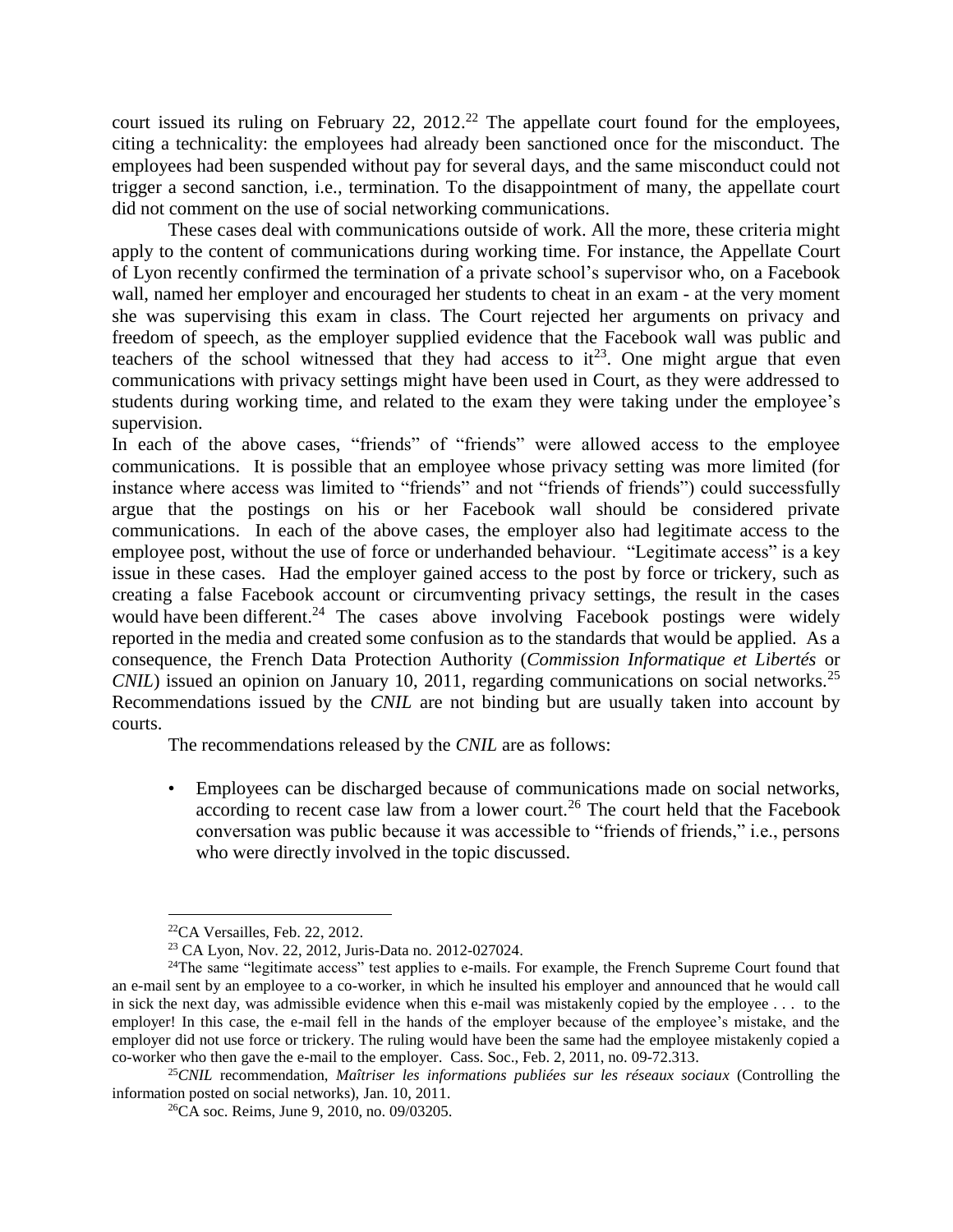- Facebook users should be extremely cautious as to the data they disclose online. Digital data is increasingly used for the purpose of disciplinary measures. Things that people would not say in the real world to their family, friends, co-workers or boss, should also not be said in the virtual world.
- Facebook enables one to create different lists of friends for family, close friends, coworkers, etc., and to adjust the privacy settings for each list. It is strongly recommended to make use of these privacy settings.

Three decisions subsequently issued by appellate courts on Facebook communications are instructive. In the first case, the company terminated a general manager for serious misconduct, i.e., misappropriation of company property. A saleswoman for the company, who was shocked by what she thought to be his unjustified termination, wrote on his Facebook wall: "*this company is disgusting*. . . . . *I'll just do my work but not too much and hope I will find something else soon and they can go to h\*\*\** . . . *all they deserve is that we burn down this sh\*\*\*\* place*." The saleswoman was terminated for serious misconduct. She filed a claim for wrongful termination, arguing that: (i) she was simply trying to cheer up her former colleague after his "unjustified" termination; (ii) she did not name the company in her post; and (iii) the Facebook conversation was private, accessible only to friends of her former colleague, and the employer did not have legitimate access to it.

Both the first instance court and the Appellate Court found for the employer because: (i) the saleswoman knew that her colleague's termination was based on misappropriation of company property; (ii) while she had not named the company specifically, someone else had done so in a later post; the saleswoman had been aware that this could take place; (iii) the very purpose of Facebook is to build an ever-growing network of friends.<sup>27</sup> Therefore, Facebook walls qualify as public spaces. Should a Facebook user wish to have a private conversation, he or she should send a private Facebook message, accessible only to its addressee, or make sure that access to the wall on which he or she posts has been limited by its owner.<sup>28</sup> In conclusion, the Facebook post was admissible evidence. Because the post contained abusive language, it was not protected by freedom of speech laws. The termination was found to have been based on serious misconduct.

Still, the Appellate Court of Rouen ruled on November 15, 2011 – the same day the Besançon Appellate Court grounded his decision on evidence provided by Facebook as an "*ever-growing network of friends*" - that the employer bears the entire burden of proof that the settings of a Facebook are public and not private. No such evidence being provided in this case by the employer, the Court presumed a Facebook communication to be entirely private, even when it implicated several colleagues bashing other staff members and the company as a whole (following the invitation by one of the employees to "*spill* [their] *hatred upon some broads at LECLERC and LECLERC itself*") in a way that would not have complied, if demonstrably expressed in public, with their rights to freedom of speech. Two of the employees terminated on these grounds successfully appealed lower Court decisions having rejected their claims against the employer, as the Appellate Court found that "*nothing allows to say that the Facebook account, as it was set up* [by each one of the appealing employees] *or by the other participants in the conversation would have allowed the sharing with "*friends*" of their "*friends*", or with any* 

<sup>27</sup>CA soc. Besançon, Nov. 15, 2011, no. 10/02642

<sup>28</sup>Here, it is clear that the Court followed the recommendations expressed by the *CNIL* in its January 10, 2011 opinion (see above).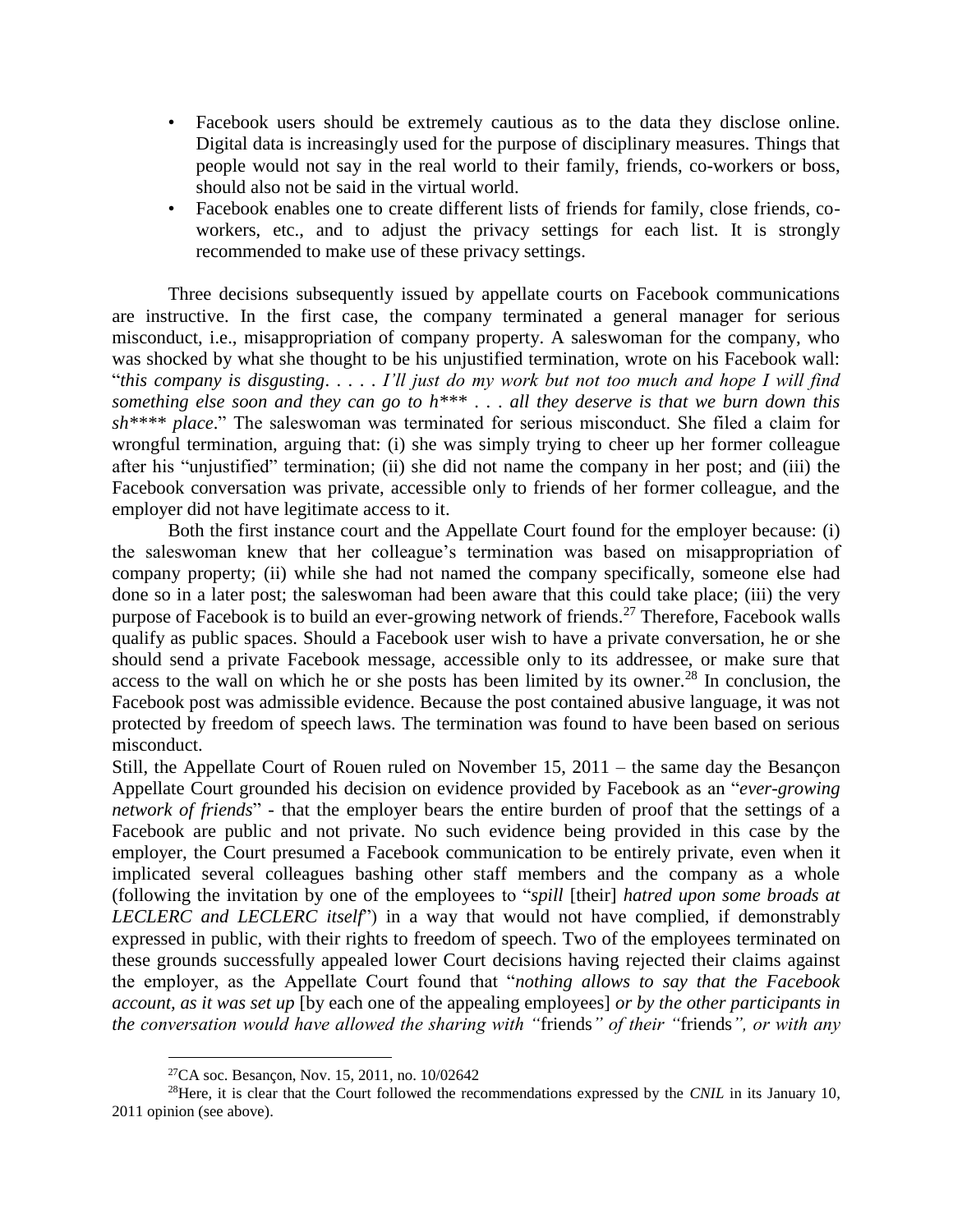other undefined person, and hence removed the private nature of the correspondence in issue<sup>"29</sup>.

In another case, a radio animator posted a message, in which he identified his employer and called his managers "pathetic losers" on his Facebook wall. He mentioned that he would be employed by the radio for another year [because of a fixed-term employment contract] and threatened: "You will feel the pain." His wall was accessible to 600 Facebook friends and fans of his radio shows. His fixed-term employment contract was terminated as a result of this posting. The Appellate Court of Douai found for the employee, reasoning that the posting did not constitute an "irresistible cause" forcing the employer to terminate the fixed-term employment contract.<sup>30</sup> This ruling, issued in the context of a fixed-term employment contract, may provide limited guidance. Fixed-term contracts, unlike indefinite term contracts, grant greater protection to the employee and, as the court pointed out, can only be terminated for "irresistible cause".

These three decisions currently define the outlines of privacy protection for social network use regarding "friends" of "friends", as long as the French Supreme Court has not rendered a decision on this issue.

## *3*. *Employee Blogs and Other Public Social Media Communications—Freedom of Speech Protections*

Employees do not have privacy rights in communications on blogs and other truly public social media publications. However, freedom of speech protections are potentially implicated when employees communicate about their employers via blogs or social media. The provisions of the 1881 Act on Freedom of the Press apply to any blogger even though blogging was not anticipated at the time the law was enacted. Case law is still emerging to date, but a couple of lower court and appellate court rulings are already available.

In one decision rendered by a lower court,  $31$  a female employee with Nissan, a Mrs. G., was discharged for serious misconduct a few months after her return from maternity leave. Following her discharge, she created a blog that she called "maternityleaveNissan," on which she told her side of the story. In her blog, she maintained that she had been subject to discrimination because she had a child. Nissan brought an action against her seeking an order for the deletion of the title of the blog and of certain statements that Nissan claimed were injurious or defamatory. The statements included:

- The assertion in the title of the blog: "Being a mom at Nissan, forget about equal opportunity";
- The assertion that Nissan's works council had in reality no real power and dealt only with irrelevant issues;
- The assertion that there is no equal opportunity at Nissan, especially if you are in your 30s, a woman, and have a child, in which case your head will bump up against the glass ceiling or, even worse, you will be discharged for serious misconduct;
- The assertion that the HR department violated employment law;
- The assertion that she had been subject to discrimination.

 $\overline{a}$ <sup>29</sup> CA soc. Rouen, Nov. 15, 2011, no.11/01827 (Juris-Data no. 2011-028442) and no. 11/01830. <sup>30</sup>CA soc. Douai, Dec. 16, 2011, no. 10/02317

<sup>31</sup>T.G.I. Paris, Oct. 26, 2006.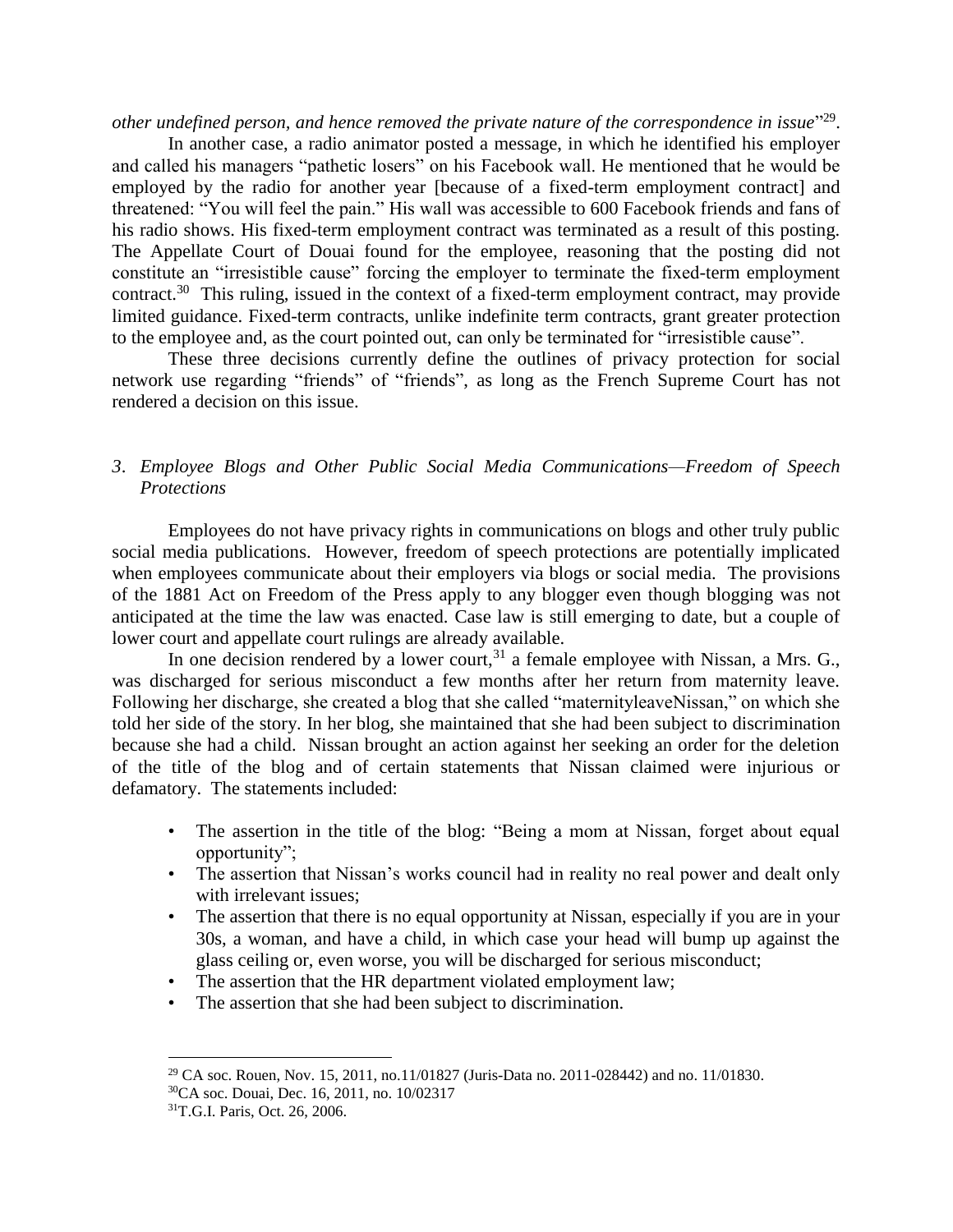The court found that Mrs. G. failed to prove the truth of the first four statements and thus ordered her to delete all four statements. As to the fifth assertion, the court held that Mrs. G. was expressing an opinion and that readers of her blog necessarily understood the opinion might not reflect the truth. Therefore the statement could remain on the blog. Mrs. G. was also condemned for injurious comments for her use of the words "conspiracy of felons" posted on her blog, and "manipulative and liar," directed at Nissan's HR manager. The court found that the injurious comments were held in a public space rather than in a private one, as it was a blog accessible to all. As a consequence, Mrs. G. was ordered to remove the injurious comments from her blog and to pay damages to Nissan and to Nissan's HR manager.

In another case, *Petite Anglaise*, Mrs. Sanderson, a British citizen and at the time an anonymous blogger, had a blog wherein she detailed the tribulations of her expat life in Paris with her three-year-old daughter. Well-written and humorous, her "Bridget Jones" blog quickly gained popularity. *Petite Anglaise* did not reveal her name or that of her employer, a British accounting firm, and rarely mentioned her work as a secretary. However, at some point, she mentioned that one of her bosses had hung a portrait of the Queen in his office and was addicted to tea. This comment could have targeted nearly any British firm in Paris. Her supervisor somehow came across the blog and, because *Petite Anglaise* had posted an old picture of herself, he identified the employee and dismissed her, despite her four years of seniority, for "bringing the firm into disrepute."

Once news of the dismissal broke, comments and support from prominent bloggers catapulted the story into the mainstream media, including the *Daily Telegraph* and *The Guardian*. The employer, Dixon Wilson, received unsolicited media attention and the dismissal was widely viewed as unfair. It was popularly agreed that the reputation of the employer was not really hurt by the candid posting of *Petite Anglaise*, and that she certainly did not deserve dismissal for such innocent blogs.

The Labor Court of Paris found that *Petite Anglaise*'s postings were protected by freedom of speech, and therefore that the dismissal was not justified, and awarded damages totalling a year's salary plus legal costs.<sup>32</sup> Dixon Wilson did not appeal, probably deciding the company had had enough exposure in the press. The court's decision sent out a reassuring message to the millions of bloggers in France that blogging about your boss will not necessarily trigger responsibility, especially when the employer is not clearly identified and when your comments are not damaging to the employer's reputation. On another note, blogging sometimes provides a way to recognize hidden talent. As a result of the publicity, Mrs. Sanderson earned a lucrative two-book deal from Penguin, and a happy ending for the *Petite Anglaise*, who still successfully blogs about her life in Paris.

More recently, the Appellate Court of Metz decided on a termination grounded, among other things, on an employee's participation in a Facebook discussion group<sup>33</sup>. The decision shows that such "discussion groups" might be located half-way between employee's communications outside of work as discussed above (VII. B. 2. c.) and public social media publications such as blogs.

In this matter, the court found that the employee "*has participated at the end of March 2009 in a Facebook discussion group which was called "the survivors of Erel Conseil, the island of depression"* ["les survivants d'Erel Conseil, île de la depression"] *and portrayed itself as a support group for people traumatised by their experience with Enel, which – even if* [the

<sup>32</sup>Labor Ct. Paris, Mar. 29, 2007.

<sup>33</sup> CA soc. Metz, Dec. 3, 2012, no. 10/03901.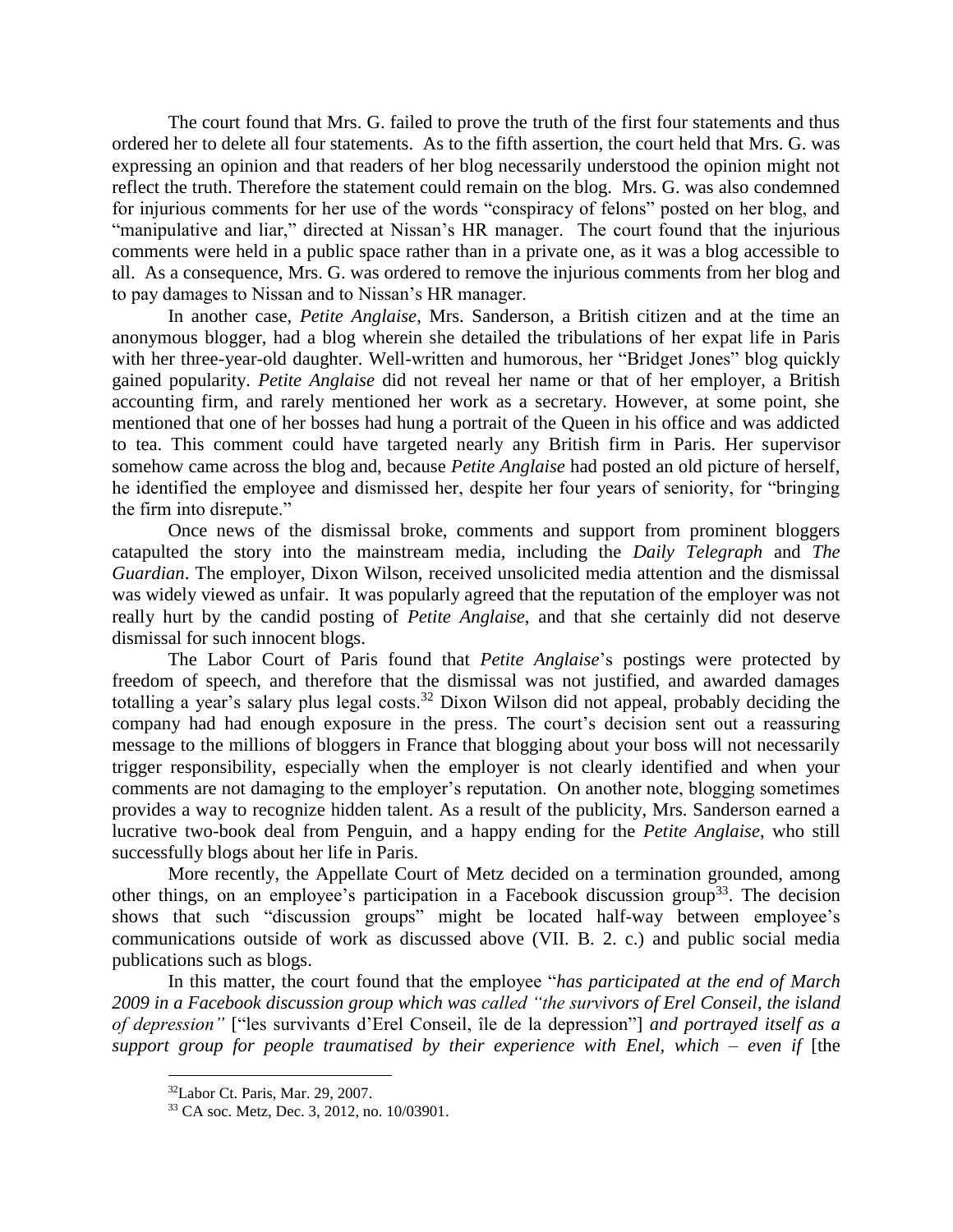employee] *has soon and on her own initiative left the group – does not show a loyal attitude towards her employer, as it is obvious that the presentation of the group is likely to prejudice the reputation of Erel Counsel*".

The decision has a limited scope on social media issues in labor law, as the court retained the belonging to the aforementioned Facebook group "*furthermore*" among other arguments of the employer grounding the employee's dismissal for "real and serious cause", such as repeated negligence toward customers. It is however interesting to see that the court simply pointed out the employee's belonging to a discussion group qualified as distractive in its entirety, but none of her communications or contributions to the discussion in particular. Indeed, the court mentioned her "*participation*" and it remains unclear whether she "*participated*" actively or not. In any case, communications within open Facebook groups might be considered as being public and therefore admitted as evidence.

Regarding "blogs" in a narrow sense, another ruling of the Besançon Appellate Court delivered on July 6, 2012, deserves consideration regarding possible evolutions on this issue.

An employee had been warned by the employer and then summoned to a pre-termination interview regarding reproaches of (i) unjustified absence from work, (ii) unauthorised use of a company vehicle for private purposes. After the summoning but before the interview, the employee created a blog on the issue entitled "*Abusive dismissal 'Spie Bavilliers' – Stop moral harassment*" which contained his criticism about the aforementioned reproaches and, at a more general level, the alleged degradation of his working conditions.

The employer then terminated the employee on the initial reproaches as well as on the blog and its content, considered detrimental to the company's image. The employee successfully claimed damages for wrongful termination.

The appellate court confirmed and enlarged the lower court ruling arguing firstly that the reproaches were ill-grounded because the absence had a medical cause and the company vehicle was borrowed with the approval of a senior colleague, as well as the warning was premature. The court found regarding the blog that "*Given the context in which the blog has been created, the words used do not constitute an abuse of freedom of speech as it is provided to any employee, and even less the will to damage the interests of the company in its relationship with customers and buyers.*"

In conclusion, the further evolution of case law regarding employees' freedom of speech on blogs or similar media remains open for the coming years but shall most probably be guided by the French concept of freedom of speech, as it derives from press law: truthfulness as the main defense.

### *4*. *Social Media Policies in France*

Social media policies are designed to clearly define appropriate use of social media. These policies may seek to do any of the following:

- inform employees regarding new technologies and remind employees that they may be held liable for any damage caused in the virtual world just as they would in the real world;
- prohibit employees from making disparaging, discriminatory, or defamatory comments about their employer, co-workers, or competitors;